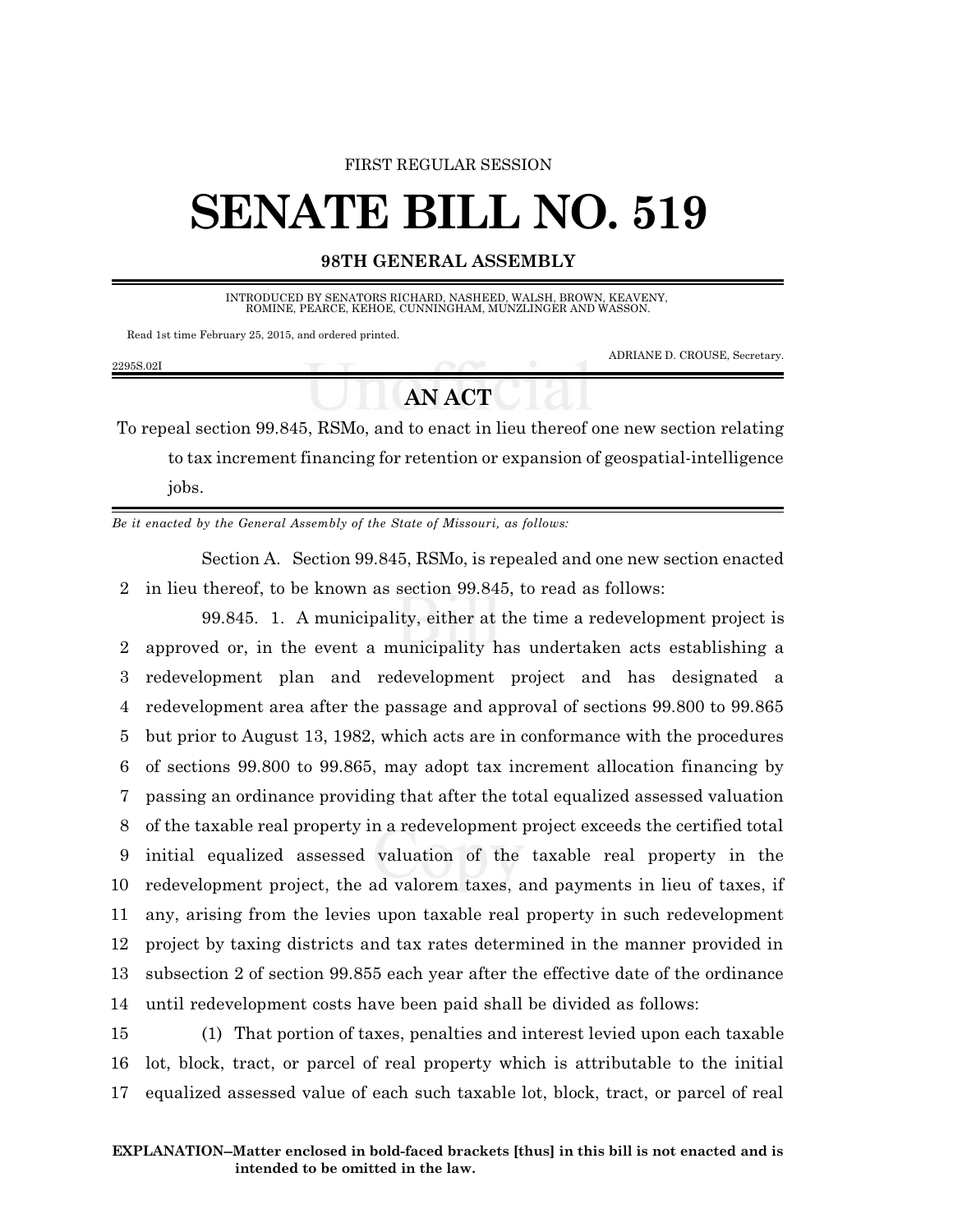property in the area selected for the redevelopment project shall be allocated to and, when collected, shall be paid by the county collector to the respective affected taxing districts in the manner required by law in the absence of the adoption of tax increment allocation financing;

 (2) (a) Payments in lieu of taxes attributable to the increase in the current equalized assessed valuation of each taxable lot, block, tract, or parcel of real property in the area selected for the redevelopment project and any applicable penalty and interest over and above the initial equalized assessed value of each such unit of property in the area selected for the redevelopment project shall be allocated to and, when collected, shall be paid to the municipal treasurer who shall deposit such payment in lieu of taxes into a special fund called the "Special Allocation Fund" of the municipality for the purpose of paying redevelopment costs and obligations incurred in the payment thereof. Beginning August 28, 2014, if the voters in a taxing district vote to approve an increase in such taxing district's levy rate for ad valorem tax on real property, any additional revenues generated within an existing redevelopment project area that are directly attributable to the newly voter-approved incremental increase in such taxing district's levy rate shall not be considered payments in lieu of taxes subject to deposit into a special allocation fund without the consent of such taxing district. Revenues will be considered directly attributable to the newly voter-approved incremental increase to the extent that they are generated from the difference between the taxing district's actual levy rate currently imposed and the maximum voter-approved levy rate at the time that the redevelopment project was adopted. Payments in lieu of taxes which are due and owing shall constitute a lien against the real estate of the redevelopment project from which they are derived and shall be collected in the same manner as the real property tax, including the assessment of penalties and interest where applicable. The municipality may, in the ordinance, pledge the funds in the special allocation fund for the payment of such costs and obligations and provide for the collection of payments in lieu of taxes, the lien of which may be foreclosed in the same manner as a special assessment lien as provided in section 88.861. No part of the current equalized assessed valuation of each lot, block, tract, or parcel of property in the area selected for the redevelopment project attributable to any increase above the total initial equalized assessed value of such properties shall be used in calculating the general state school aid formula provided for in section 163.031 until such time as all redevelopment costs have been paid as provided for in this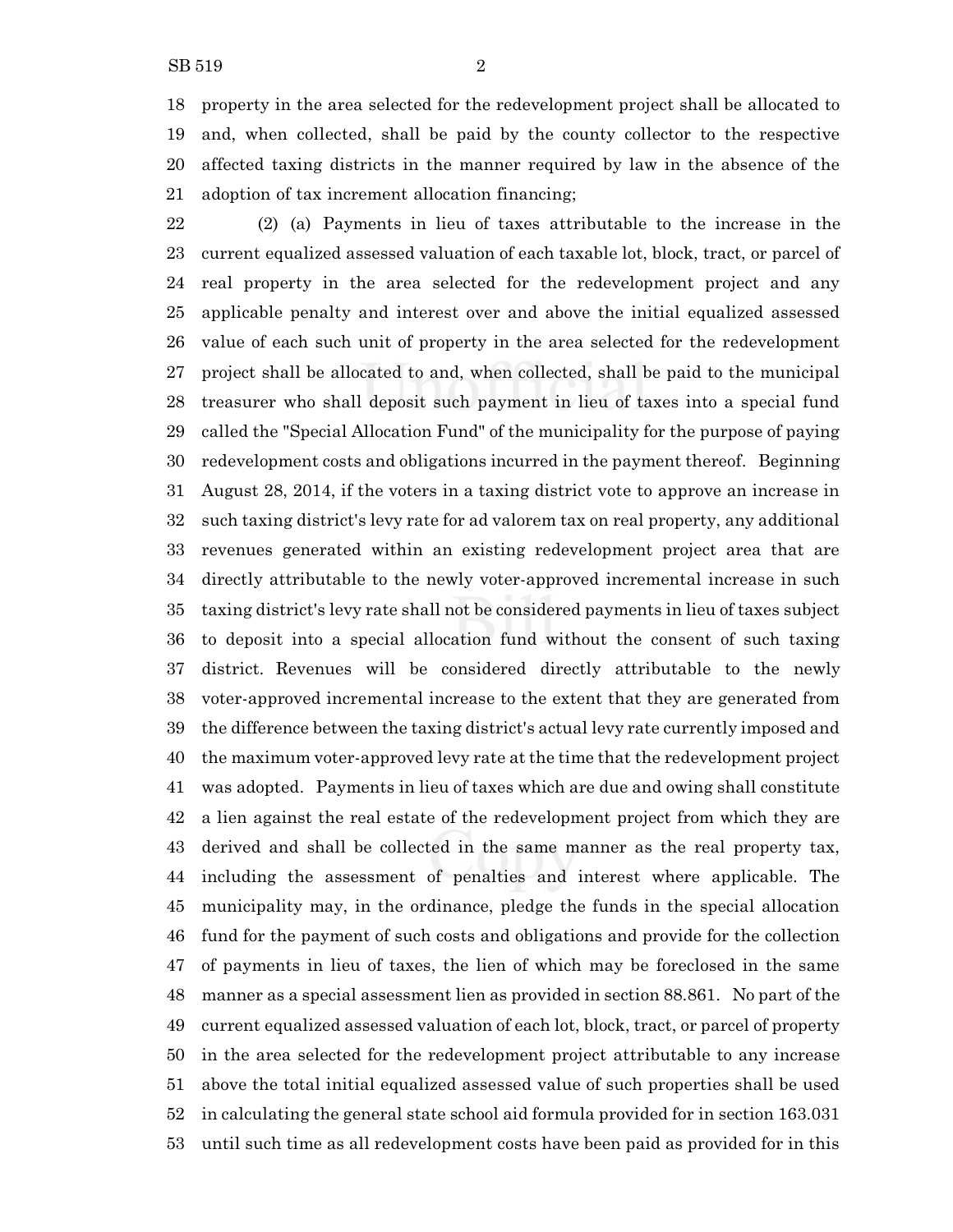section and section 99.850.

 (b) Notwithstanding any provisions of this section to the contrary, for purposes of determining the limitation on indebtedness of local government pursuant to Article VI, Section 26(b) of the Missouri Constitution, the current equalized assessed value of the property in an area selected for redevelopment attributable to the increase above the total initial equalized assessed valuation shall be included in the value of taxable tangible property as shown on the last completed assessment for state or county purposes.

 (c) The county assessor shall include the current assessed value of all property within the taxing district in the aggregate valuation of assessed property entered upon the assessor's book and verified pursuant to section 137.245, and such value shall be utilized for the purpose of the debt limitation on local government pursuant to Article VI, Section 26(b) of the Missouri Constitution;

 (3) For purposes of this section, "levies upon taxable real property in such redevelopment project by taxing districts" shall not include the blind pension fund tax levied under the authority of Article III, Section 38(b) of the Missouri Constitution, or the merchants' and manufacturers' inventory replacement tax levied under the authority of subsection 2 of Section 6 of Article X of the Missouri Constitution, except in redevelopment project areas in which tax increment financing has been adopted by ordinance pursuant to a plan approved by vote of the governing body of the municipality taken after August 13, 1982, and before January 1, 1998.

 2. In addition to the payments in lieu of taxes described in subdivision (2) of subsection 1 of this section, for redevelopment plans and projects adopted or redevelopment projects approved by ordinance after July 12, 1990, and prior to August 31, 1991, fifty percent of the total additional revenue from taxes, penalties and interest imposed by the municipality, or other taxing districts, which are generated by economic activities within the area of the redevelopment project over the amount of such taxes generated by economic activities within the area of the redevelopment project in the calendar year prior to the adoption of the redevelopment project by ordinance, while tax increment financing remains in effect, but excluding taxes imposed on sales or charges for sleeping rooms paid by transient guests of hotels and motels, taxes levied pursuant to section 70.500, licenses, fees or special assessments other than payments in lieu of taxes and any penalty and interest thereon, or, effective January 1, 1998, taxes levied pursuant to section 94.660, for the purpose of public transportation, shall be allocated to,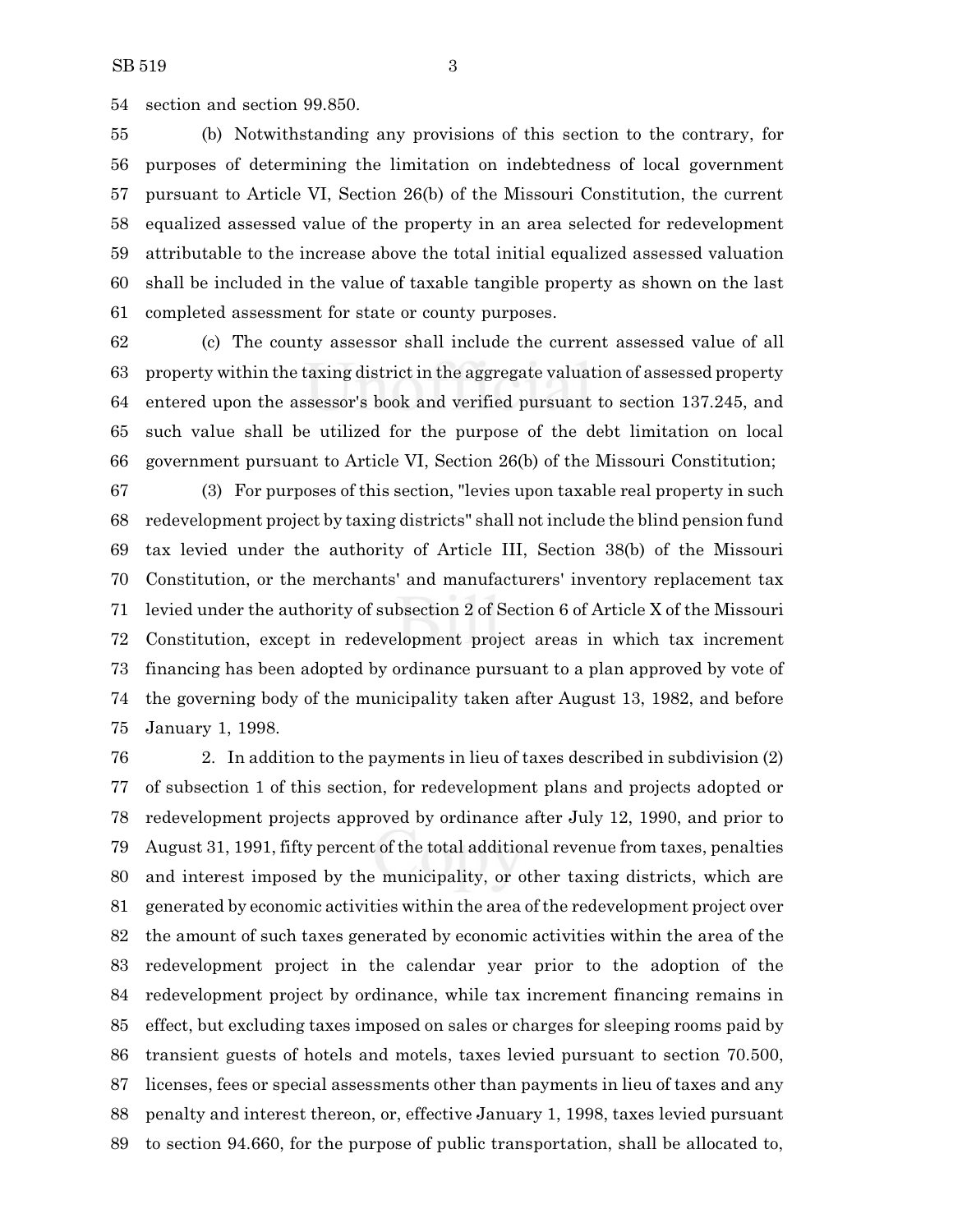and paid by the local political subdivision collecting officer to the treasurer or other designated financial officer of the municipality, who shall deposit such funds in a separate segregated account within the special allocation fund. Any provision of an agreement, contract or covenant entered into prior to July 12, 1990, between a municipality and any other political subdivision which provides for an appropriation of other municipal revenues to the special allocation fund shall be and remain enforceable.

 3. In addition to the payments in lieu of taxes described in subdivision (2) of subsection 1 of this section, for redevelopment plans and projects adopted or redevelopment projects approved by ordinance after August 31, 1991, fifty percent of the total additional revenue from taxes, penalties and interest which are imposed by the municipality or other taxing districts, and which are generated by economic activities within the area of the redevelopment project over the amount of such taxes generated by economic activities within the area of the redevelopment project in the calendar year prior to the adoption of the redevelopment project by ordinance, while tax increment financing remains in effect, but excluding personal property taxes, taxes imposed on sales or charges for sleeping rooms paid by transient guests of hotels and motels, taxes levied pursuant to section 70.500, taxes levied for the purpose of public transportation pursuant to section 94.660, taxes imposed on sales pursuant to subsection 2 of section 67.1712 for the purpose of operating and maintaining a metropolitan park and recreation district, licenses, fees or special assessments other than payments in lieu of taxes and penalties and interest thereon, any sales tax imposed by a county with a charter form of government and with more than six hundred thousand but fewer than seven hundred thousand inhabitants, for the purpose of sports stadium improvement or levied by such county under section 238.410 for the purpose of the county transit authority operating transportation facilities, or for redevelopment plans and projects adopted or redevelopment projects approved by ordinance after August 28, 2013, taxes imposed on sales under and pursuant to section 67.700 or 650.399 for the purpose of emergency communication systems, shall be allocated to, and paid by the local political subdivision collecting officer to the treasurer or other designated financial officer of the municipality, who shall deposit such funds in a separate segregated account within the special allocation fund. Beginning August 28, 2014, if the voters in a taxing district vote to approve an increase in such taxing district's sales tax or use tax, other than the renewal of an expiring sales or use tax, any additional revenues generated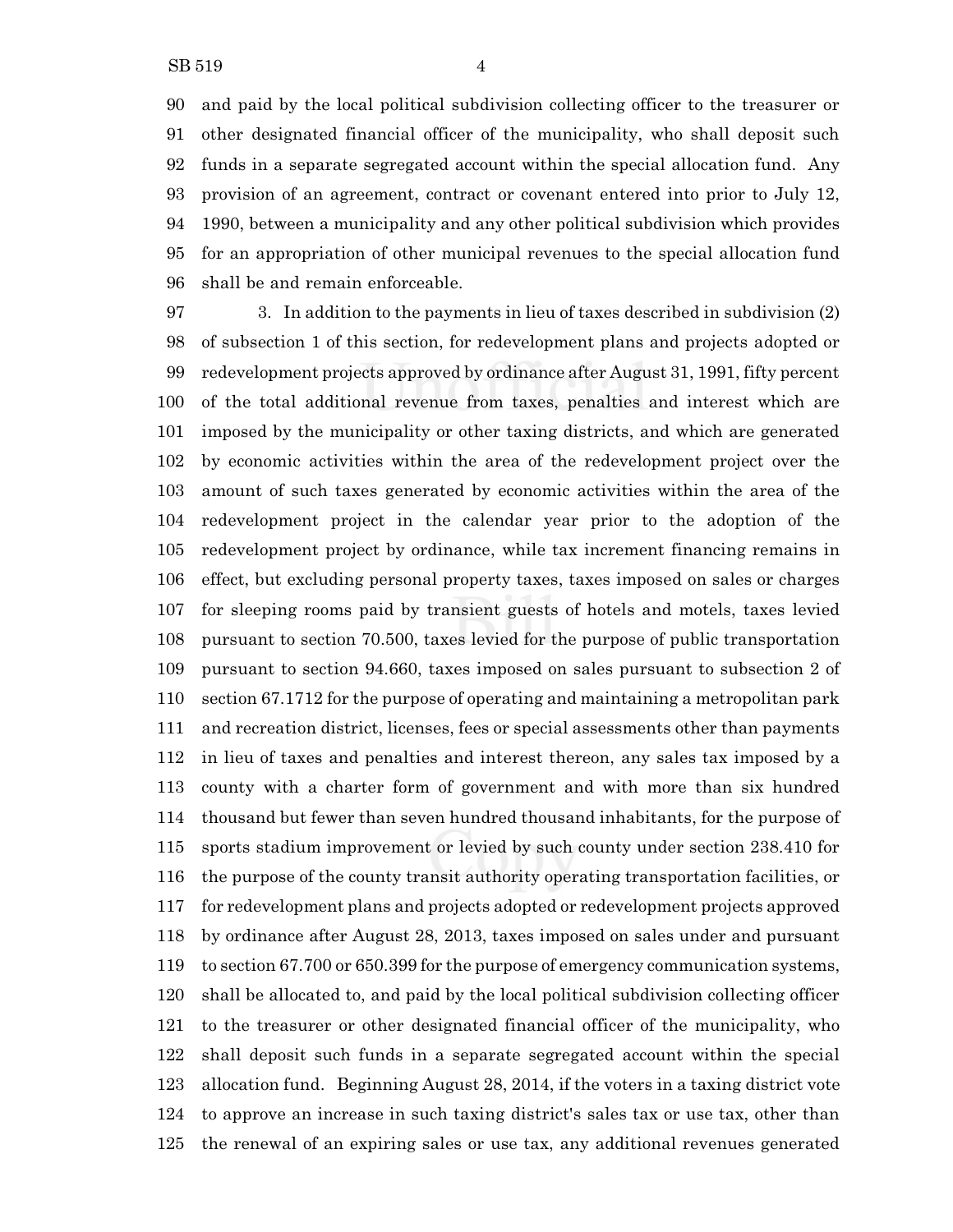within an existing redevelopment project area that are directly attributable to the newly voter-approved incremental increase in such taxing district's levy rate shall not be considered economic activity taxes subject to deposit into a special allocation fund without the consent of such taxing district.

 4. Beginning January 1, 1998, for redevelopment plans and projects adopted or redevelopment projects approved by ordinance and which have complied with subsections 4 to 12 of this section, in addition to the payments in lieu of taxes and economic activity taxes described in subsections 1, 2 and 3 of this section, up to fifty percent of the new state revenues, as defined in subsection 8 of this section, estimated for the businesses within the project area and identified by the municipality in the application required by subsection 10 of this section, over and above the amount of such taxes reported by businesses within the project area as identified by the municipality in their application prior to the approval of the redevelopment project by ordinance, while tax increment financing remains in effect, may be available for appropriation by the general assembly as provided in subsection 10 of this section to the department of economic development supplemental tax increment financing fund, from the general revenue fund, for distribution to the treasurer or other designated financial officer of the municipality with approved plans or projects.

 5. The treasurer or other designated financial officer of the municipality with approved plans or projects shall deposit such funds in a separate segregated account within the special allocation fund established pursuant to section 99.805.

 6. No transfer from the general revenue fund to the Missouri supplemental tax increment financing fund shall be made unless an appropriation is made from the general revenue fund for that purpose. No municipality shall commit any state revenues prior to an appropriation being made for that project. For all redevelopment plans or projects adopted or approved after December 23, 1997, appropriations from the new state revenues shall not be distributed from the Missouri supplemental tax increment financing fund into the special allocation fund unless the municipality's redevelopment plan ensures that one hundred percent of payments in lieu of taxes and fifty percent of economic activity taxes generated by the project shall be used for eligible redevelopment project costs while tax increment financing remains in effect. This account shall be separate from the account into which payments in lieu of taxes are deposited, and separate from the account into which economic activity taxes are deposited. 7. In order for the redevelopment plan or project to be eligible to receive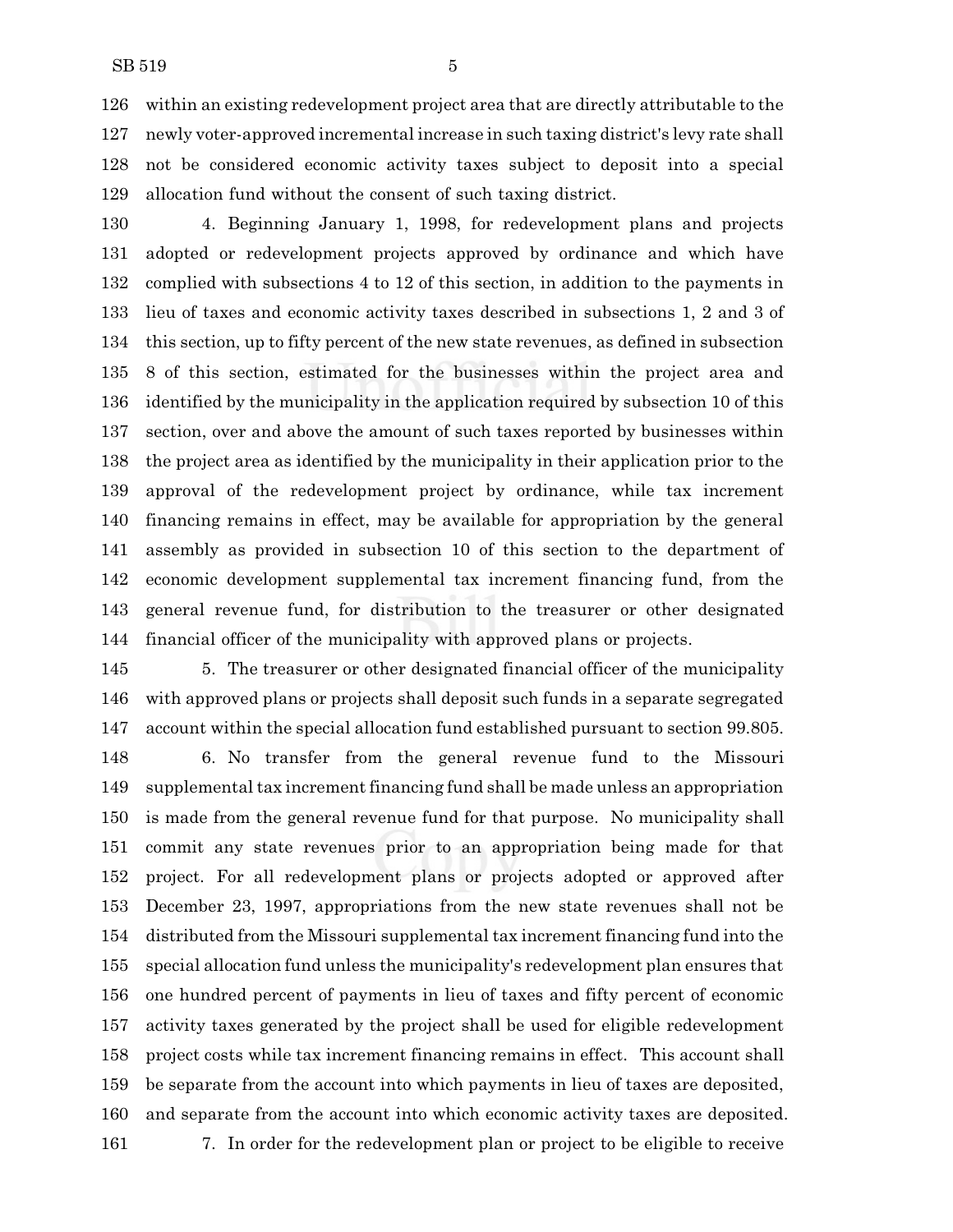the revenue described in subsection 4 of this section, the municipality shall comply with the requirements of subsection 10 of this section prior to the time the project or plan is adopted or approved by ordinance. The director of the department of economic development and the commissioner of the office of administration may waive the requirement that the municipality's application be submitted prior to the redevelopment plan's or project's adoption or the redevelopment plan's or project's approval by ordinance.

8. For purposes of this section, "new state revenues" means:

 (1) The incremental increase in the general revenue portion of state sales tax revenues received pursuant to section 144.020, excluding sales taxes that are constitutionally dedicated, taxes deposited to the school district trust fund in accordance with section 144.701, sales and use taxes on motor vehicles, trailers, boats and outboard motors and future sales taxes earmarked by law. In no event shall the incremental increase include any amounts attributable to retail sales unless the municipality or authority has proven to the Missouri development finance board and the department of economic development and such entities have made a finding that the sales tax increment attributable to retail sales is from new sources which did not exist in the state during the baseline year. The incremental increase in the general revenue portion of state sales tax revenues for an existing or relocated facility shall be the amount that current state sales tax revenue exceeds the state sales tax revenue in the base year as stated in the redevelopment plan as provided in subsection 10 of this section; or

 (2) The state income tax withheld on behalf of new employees by the employer pursuant to section 143.221 at the business located within the project as identified by the municipality. The state income tax withholding allowed by this section shall be the municipality's estimate of the amount of state income tax withheld by the employer within the redevelopment area for new employees who fill new jobs directly created by the tax increment financing project.

 9. Subsection 4 of this section shall apply only to blighted areas located in enterprise zones, pursuant to sections 135.200 to 135.256, blighted areas located in federal empowerment zones, or to blighted areas located in central business districts or urban core areas of cities which districts or urban core areas at the time of approval of the project by ordinance, provided that the enterprise zones, federal empowerment zones or blighted areas contained one or more buildings at least fifty years old; and

(1) Suffered from generally declining population or property taxes over the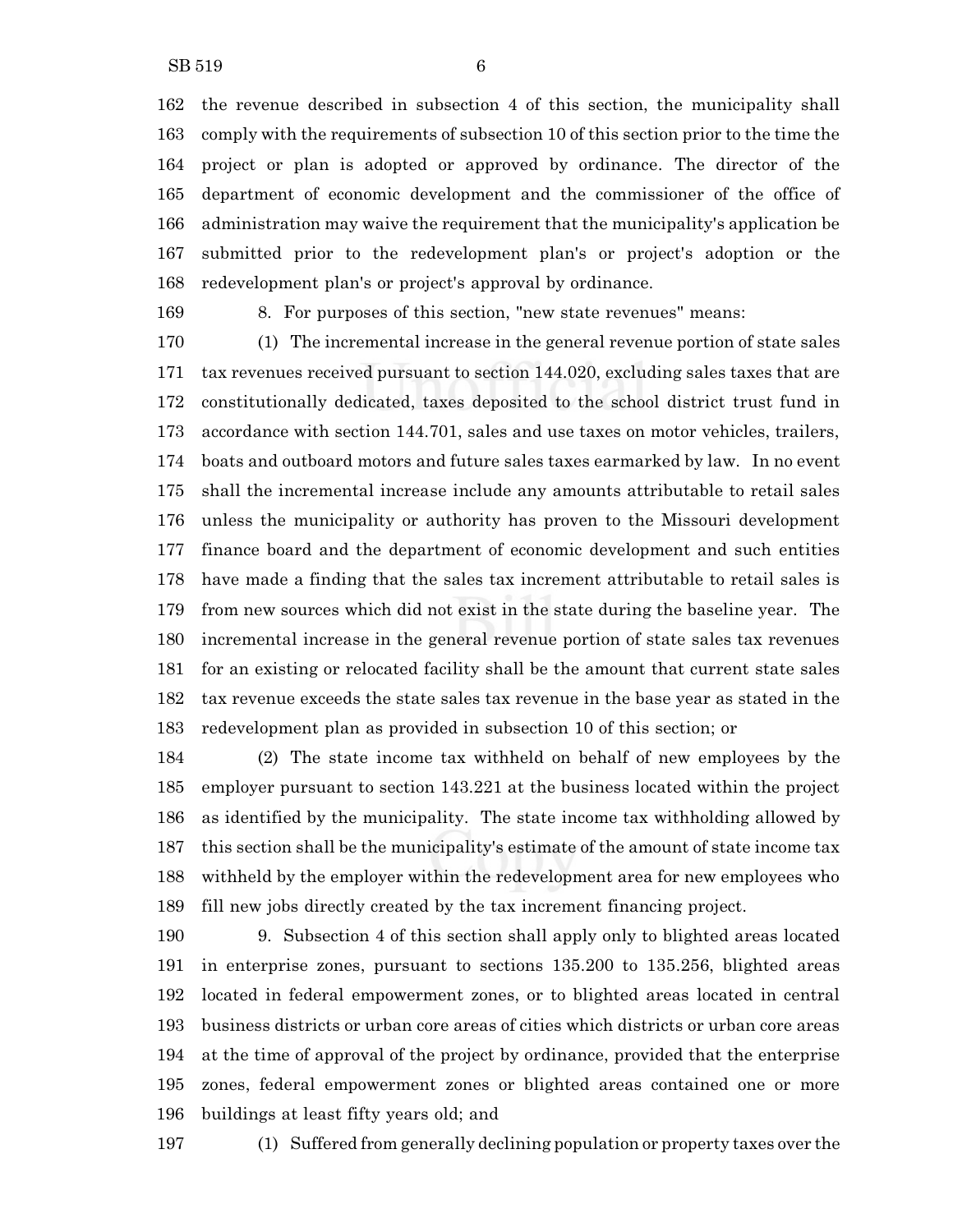twenty-year period immediately preceding the area's designation as a project area by ordinance; or

 (2) Was a historic hotel located in a county of the first classification without a charter form of government with a population according to the most recent federal decennial census in excess of one hundred fifty thousand and containing a portion of a city with a population according to the most recent federal decennial census in excess of three hundred fifty thousand.

 10. The initial appropriation of up to fifty percent of the new state revenues authorized pursuant to **[**subsections 4 and 5**] subsection 4** of this section shall not be made to or distributed by the department of economic development to a municipality until all of the following conditions have been satisfied:

 (1) The director of the department of economic development or his or her designee and the commissioner of the office of administration or his or her designee have approved a tax increment financing application made by the municipality for the appropriation of the new state revenues. The municipality shall include in the application the following items in addition to the items in section 99.810:

 (a) The tax increment financing district or redevelopment area, including the businesses identified within the redevelopment area;

 (b) The base year of state sales tax revenues or the base year of state income tax withheld on behalf of existing employees, reported by existing businesses within the project area prior to approval of the redevelopment project;

 (c) The estimate of the incremental increase in the general revenue portion of state sales tax revenue or the estimate for the state income tax withheld by the employer on behalf of new employees expected to fill new jobs created within the redevelopment area after redevelopment;

 (d) The official statement of any bond issue pursuant to this subsection after December 23, 1997;

 (e) An affidavit that is signed by the developer or developers attesting that the provisions of subdivision (1) of subsection 1 of section 99.810 have been met and specifying that the redevelopment area would not be reasonably anticipated to be developed without the appropriation of the new state revenues;

 (f) The cost-benefit analysis required by section 99.810 includes a study of the fiscal impact on the state of Missouri; **[**and**]**

(g) The statement of election between the use of the incremental increase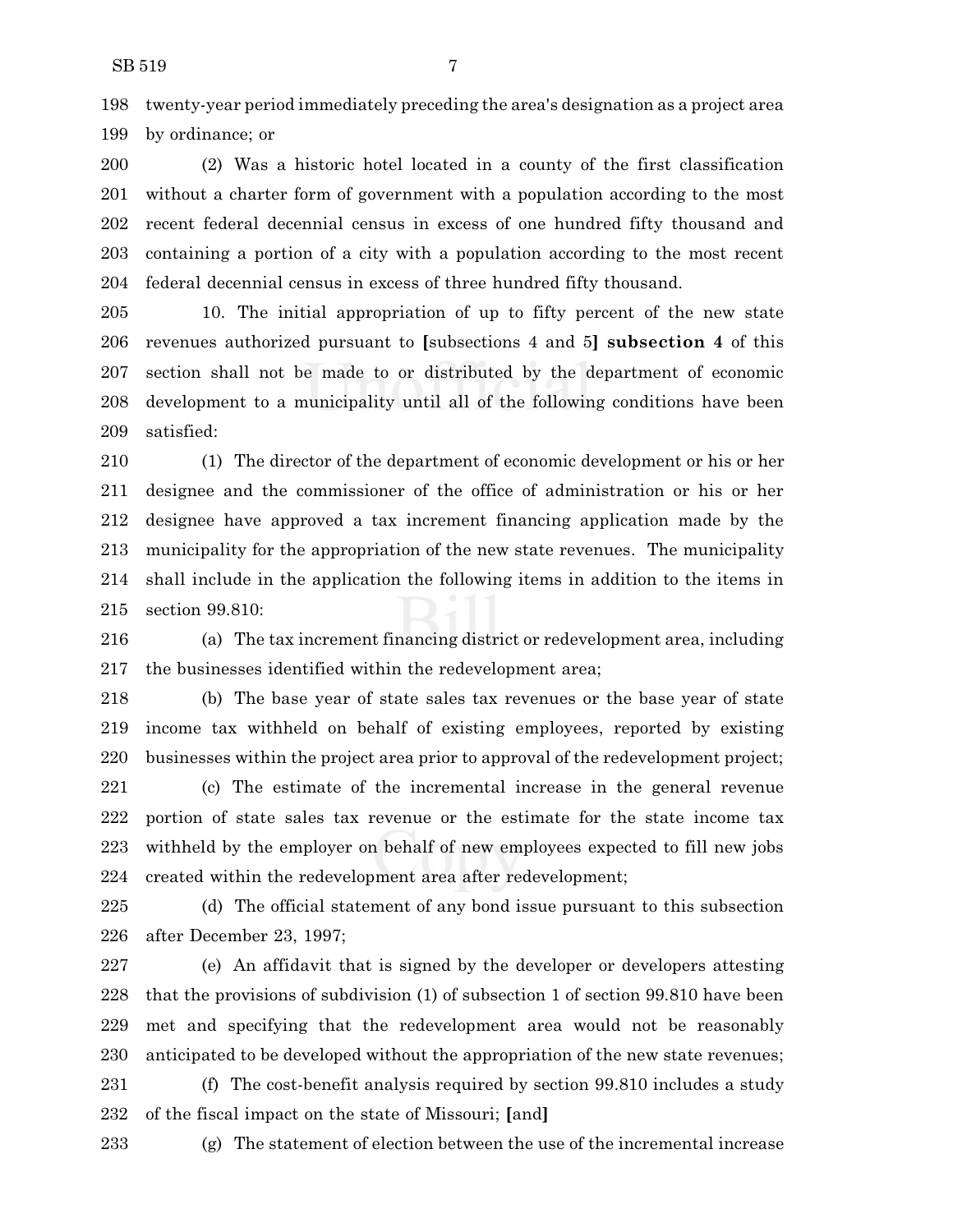of the general revenue portion of the state sales tax revenues or the state income tax withheld by employers on behalf of new employees who fill new jobs created in the redevelopment area;

 (h) The name, street and mailing address, and phone number of the mayor or chief executive officer of the municipality;

(i) The street address of the development site;

 (j) The three-digit North American Industry Classification Systemnumber or numbers characterizing the development project;

(k) The estimated development project costs;

(l) The anticipated sources of funds to pay such development project costs;

 (m) Evidence of the commitments to finance such development project costs;

 (n) The anticipated type and term of the sources of funds to pay such development project costs;

(o) The anticipated type and terms of the obligations to be issued;

 (p) The most recent equalized assessed valuation of the property within the development project area;

 (q) An estimate as to the equalized assessed valuation after the development project area is developed in accordance with a development plan;

(r) The general land uses to apply in the development area;

 (s) The total number of individuals employed in the development area, broken down by full-time, part-time, and temporary positions;

 (t) The total number of full-time equivalent positions in the development area;

 (u) The current gross wages, state income tax withholdings, and federal income tax withholdings for individuals employed in the development area;

 (v) The total number of individuals employed in this state by the corporate parent of any business benefitting from public expenditures in the development area, and all subsidiaries thereof, as of December thirty-first of the prior fiscal year, broken down by full-time, part-time, and temporary positions; (w) The number of new jobs to be created by any business benefitting from public expenditures in the development area, broken down by full-time, part-time, and temporary positions;

 (x) The average hourly wage to be paid to all current and new employees at the project site, broken down by full-time, part-time, and temporary positions; (y) For project sites located in a metropolitan statistical area, as defined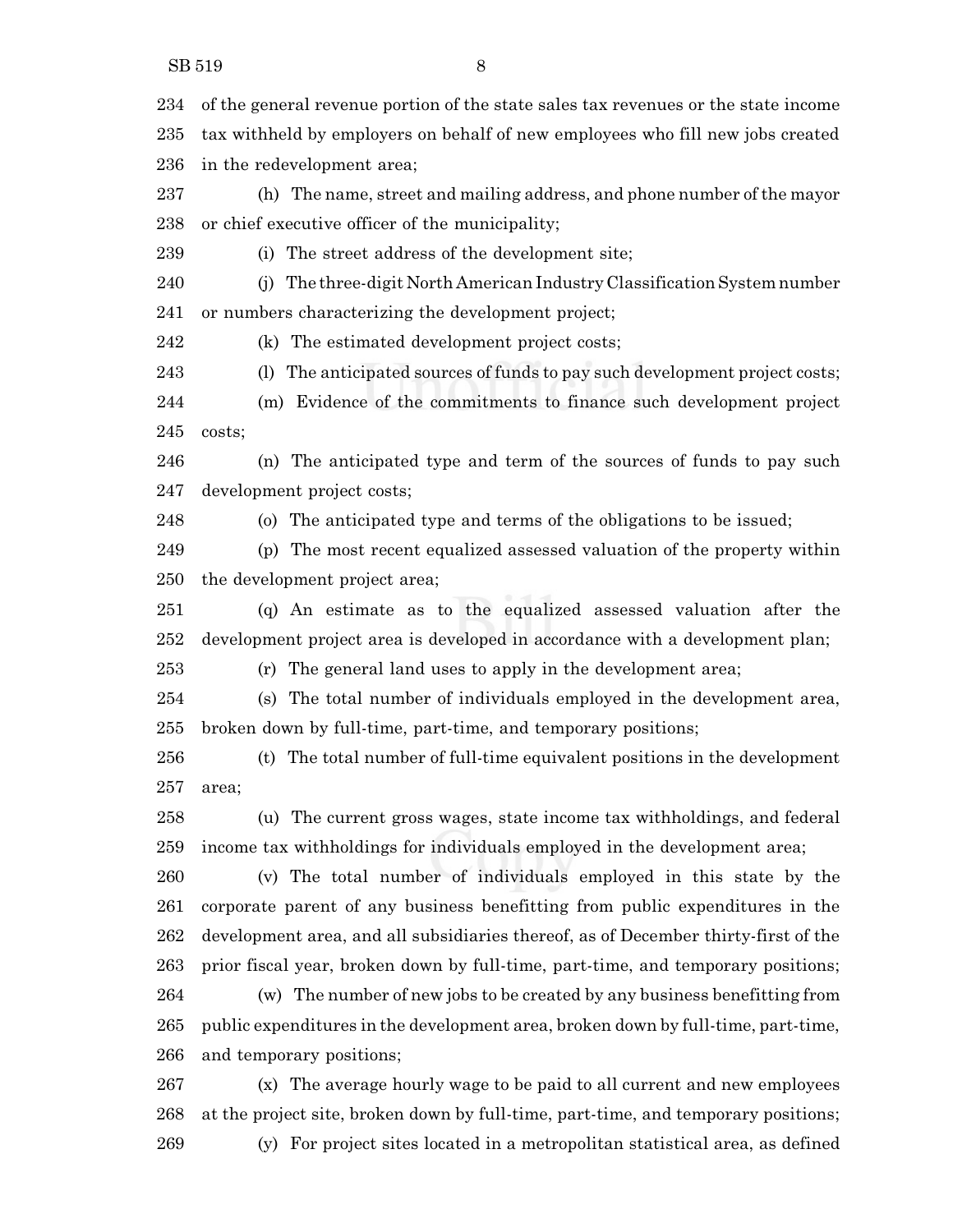by the federal Office of Management and Budget, the average hourly wage paid to nonmanagerial employees in this state for the industries involved at the project, as established by the United States Bureau of Labor Statistics;

 (z) For project sites located outside of metropolitan statistical areas, the average weekly wage paid to nonmanagerial employees in the county for industries involved at the project, as established by the United States Department of Commerce;

 (aa) A list of other community and economic benefits to result from the project;

 (bb) A list of all development subsidies that any business benefitting from public expenditures in the development area has previously received for the project, and the name of any other granting body from which such subsidies are sought;

 (cc) A list of all other public investments made or to be made by this state or units of local government to support infrastructure or other needs generated by the project for which the funding pursuant to this section is being sought;

 (dd) A statement as to whether the development project may reduce employment at any other site, within or without the state, resulting from automation, merger, acquisition, corporate restructuring, relocation, or other business activity;

 (ee) A statement as to whether or not the project involves the relocation of work from another address and if so, the number of jobs to be relocated and the address from which they are to be relocated;

 (ff) A list of competing businesses in the county containing the development area and in each contiguous county;

(gg) A market study for the development area;

 (hh) A certification by the chief officer of the applicant as to the accuracy of the development plan;

 (2) The methodologies used in the application for determining the base year and determining the estimate of the incremental increase in the general revenue portion of the state sales tax revenues or the state income tax withheld by employers on behalf of new employees who fill new jobs created in the redevelopment area shall be approved by the director of the department of economic development or his or her designee and the commissioner of the office of administration or his or her designee. Upon approval of the application, the director of the department of economic development or his or her designee and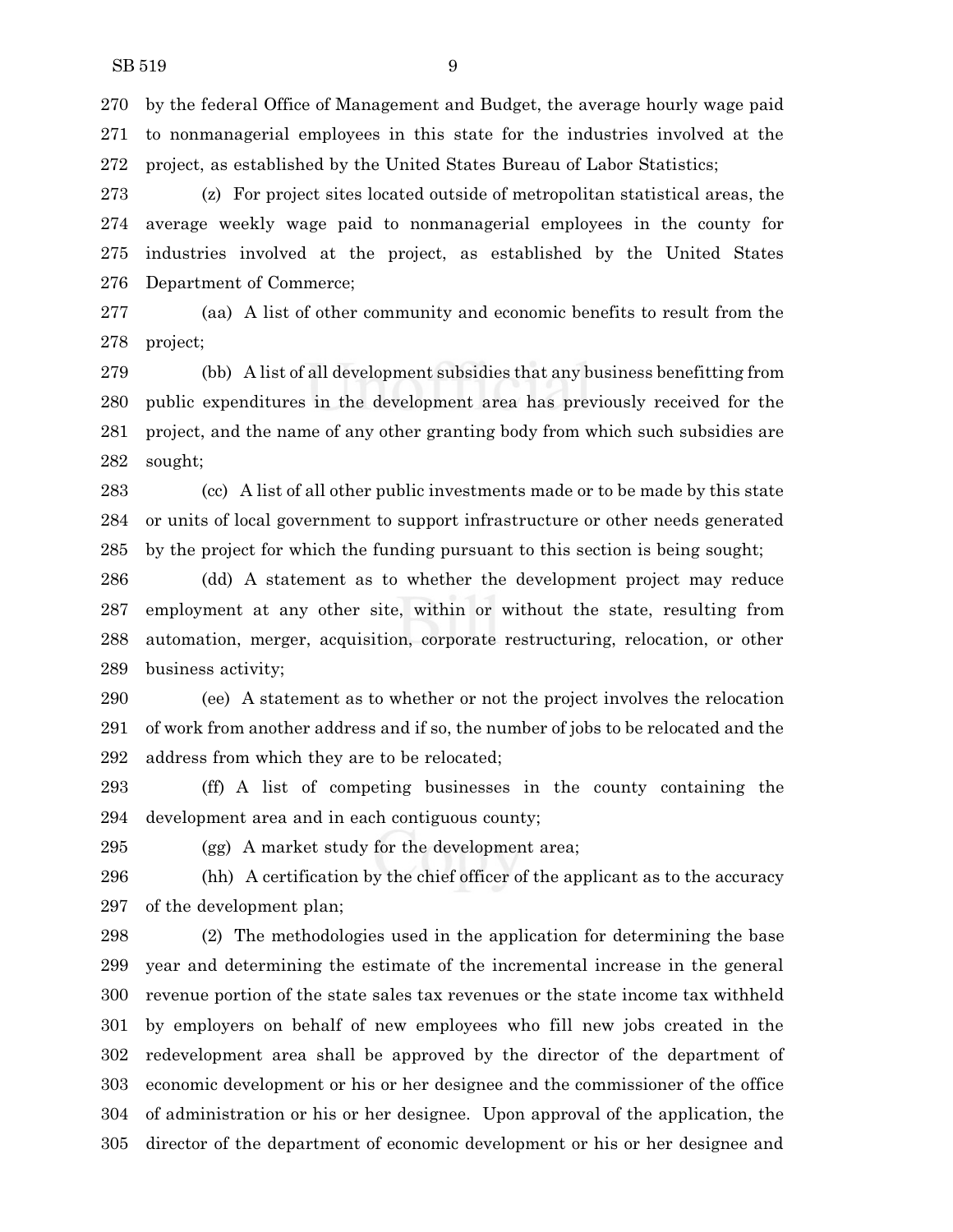the commissioner of the office of administration or his or her designee shall issue a certificate of approval. The department of economic development may request the appropriation following application approval;

 (3) The appropriation shall be either a portion of the estimate of the incremental increase in the general revenue portion of state sales tax revenues in the redevelopment area or a portion of the estimate of the state income tax withheld by the employer on behalf of new employees who fill new jobs created in the redevelopment area as indicated in the municipality's application, approved by the director of the department of economic development or his or her designee and the commissioner of the office of administration or his or her designee. At no time shall the annual amount of the new state revenues approved for disbursements from the Missouri supplemental tax increment financing fund exceed thirty-two million dollars; **provided, however, that such thirty-two million dollar cap shall not apply to any area in a city not within a county which is contiguous with a former public housing site and which redevelopment may lead to the retention and expansion of over two thousand jobs associated with a geospatial-intelligence facility. At no time shall the annual amount of the new state revenues for disbursements from the Missouri supplemental tax increment financing fund for any such area exceed four million dollars;**

 (4) Redevelopment plans and projects receiving new state revenues shall have a duration of up to fifteen years, unless prior approval for a longer term is given by the director of the department of economic development or his or her designee and the commissioner of the office of administration or his or her designee; except that, in no case shall the duration exceed twenty-three years.

 11. In addition to the areas authorized in subsection 9 of this section, the funding authorized pursuant to subsection 4 of this section shall also be available in a federally approved levee district, where construction of a levee begins after December 23, 1997, and which is contained within a county of the first classification without a charter form of government with a population between fifty thousand and one hundred thousand inhabitants which contains all or part of a city with a population in excess of four hundred thousand or more inhabitants.

 12. There is hereby established within the state treasury a special fund to be known as the "Missouri Supplemental Tax Increment Financing Fund", to be administered by the department of economic development. The department